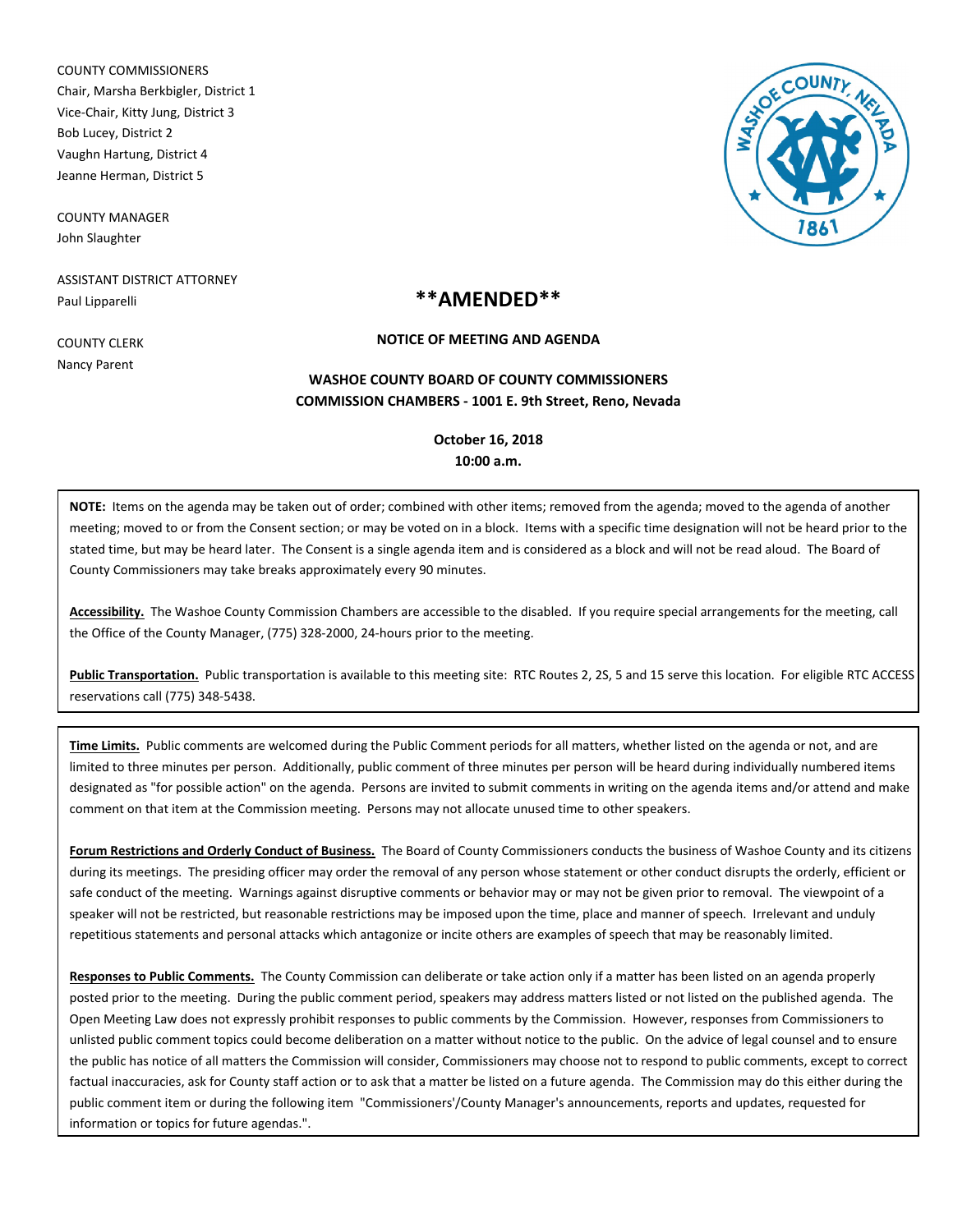Pursuant to NRS 241.020, the Agenda for the Commission Meeting has been posted at the following locations: Washoe County Administration Building (1001 E. 9th Street, Bldg. A), Washoe County Courthouse-Second Judicial District Court (75 Court Street), Washoe County - Reno Downtown Library (301 South Center Street); Sparks Justice Court (1675 East Prater Way); www.washoecounty.us/bcc/board\_committees/ and https://notice.nv.gov.

Support documentation for the items on the agenda, provided to the Washoe County Board of Commissioners is available to members of the public at the County Manager's Office (1001 E. 9th Street, Bldg. A, 2nd Floor, Reno, Nevada) Marilyn Kramer, Assistant to the County Manager, (775) 328-2000 and on Washoe County's website www.washoecounty.us/bcc/board\_committees/

## **10:00 a.m.**

| Salute to the flag. |
|---------------------|
|---------------------|

- 2. Roll call.
- 3. New Employee Introduction. Human Resources.
- Certificates honoring the following Washoe County employees who have completed essential employee development courses--Human Resources Dee Ayala, Human Services Agency, Essentials of Personal Effectiveness and Promote Yourself! Mini Certificate Program Cindy Doak, Animal Services, Essentials of Management Development Brian Farmer, Community Service Department, Essentials of Management Development Christina Felix, District Attorney, Essentials of High Performing Teams Nicole Klitzke, Public Administrator, Essentials of Management Development Laura Martinez, Juvenile Services, Essentials of High Performing Teams 4.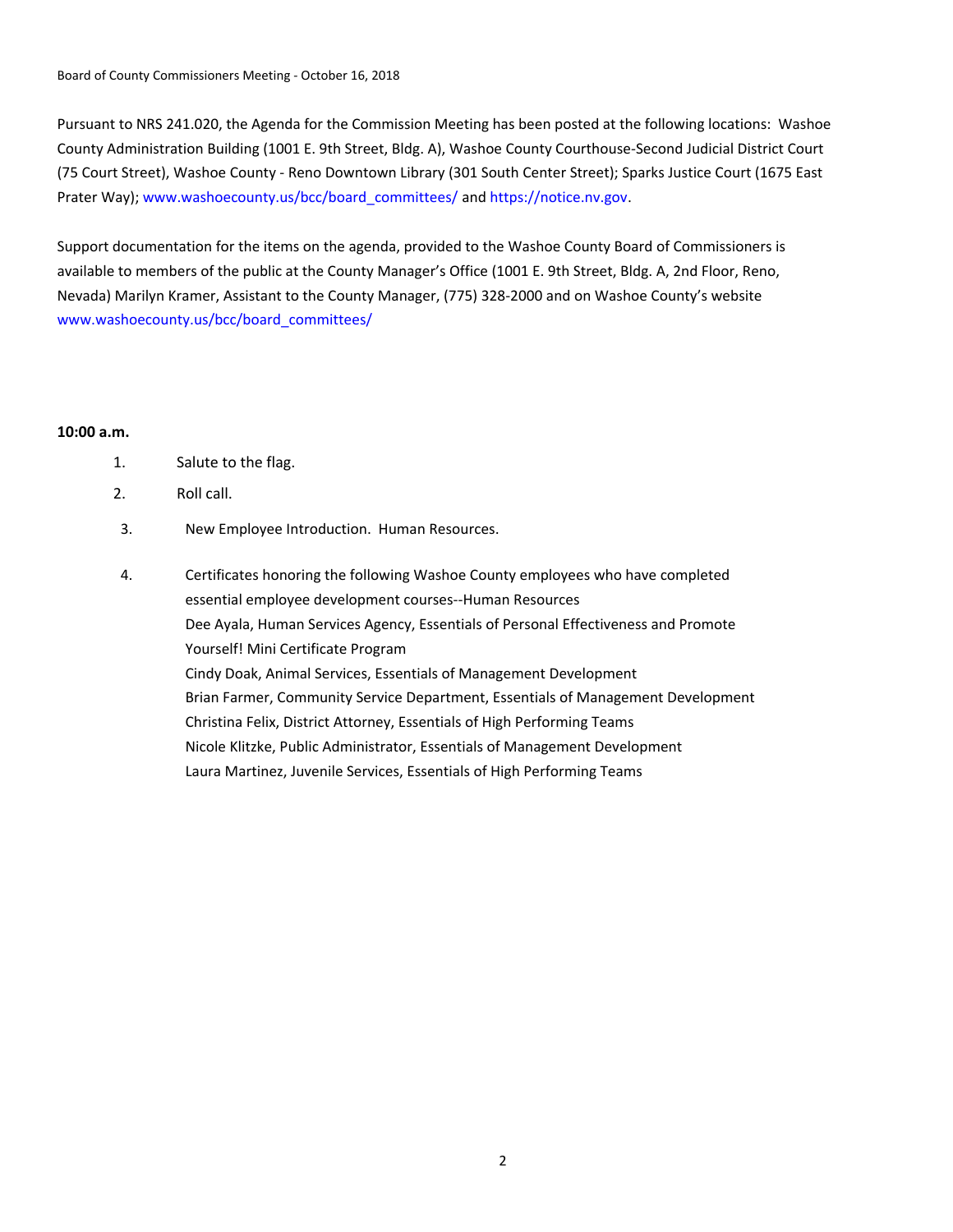Washoe Leadership Program, Recognition Committee - Shining Star Recognition Award 5.

> Amber Ballam - Animal Services Brandon Vanassche - Animal Services Jackie King - Animal Services Angelina Phillips - Assessor Dan Ross - Assessor Doug Dufva - Assessor Shannon Scott - Assessor Stephanie Martell - Assessor Ariel Lester - Community Services Department Brian Farmer - Community Services Department Eva Krause - Community Services Department Evelyn Weir - Community Services Department Hannah Sugui - Community Services Department Joanna Schultz - Community Services Department Kelly Mullin - Community Services Department Scott Martin - Community Services Department Sophia Cardinal - Community Services Department Donna Fagan - Community Services Department Katy Stark - Community Services Department Terry Cass - Community Services Department Dillon Watt - Community Services Department Jeff Cooper - Community Services Department David Hardy - Community Services Department Kirk Braunstein - Community Services Department Trevor Lloyd - Community Services Department Brittan Hess - Community Services Department Amy Santos - Health Blair Hedrick - Health Dianna Karlicek - Health Elena Varganova - Health Holly McGee - Health Janet Smith - Health Judy Medved-Gonzalez - Health Laurie Griffey - Health Lorena Solorio - Health Nick Florey - Health Samantha Beebe - Health Steven Thalacker - Health Susan Hopkins - Health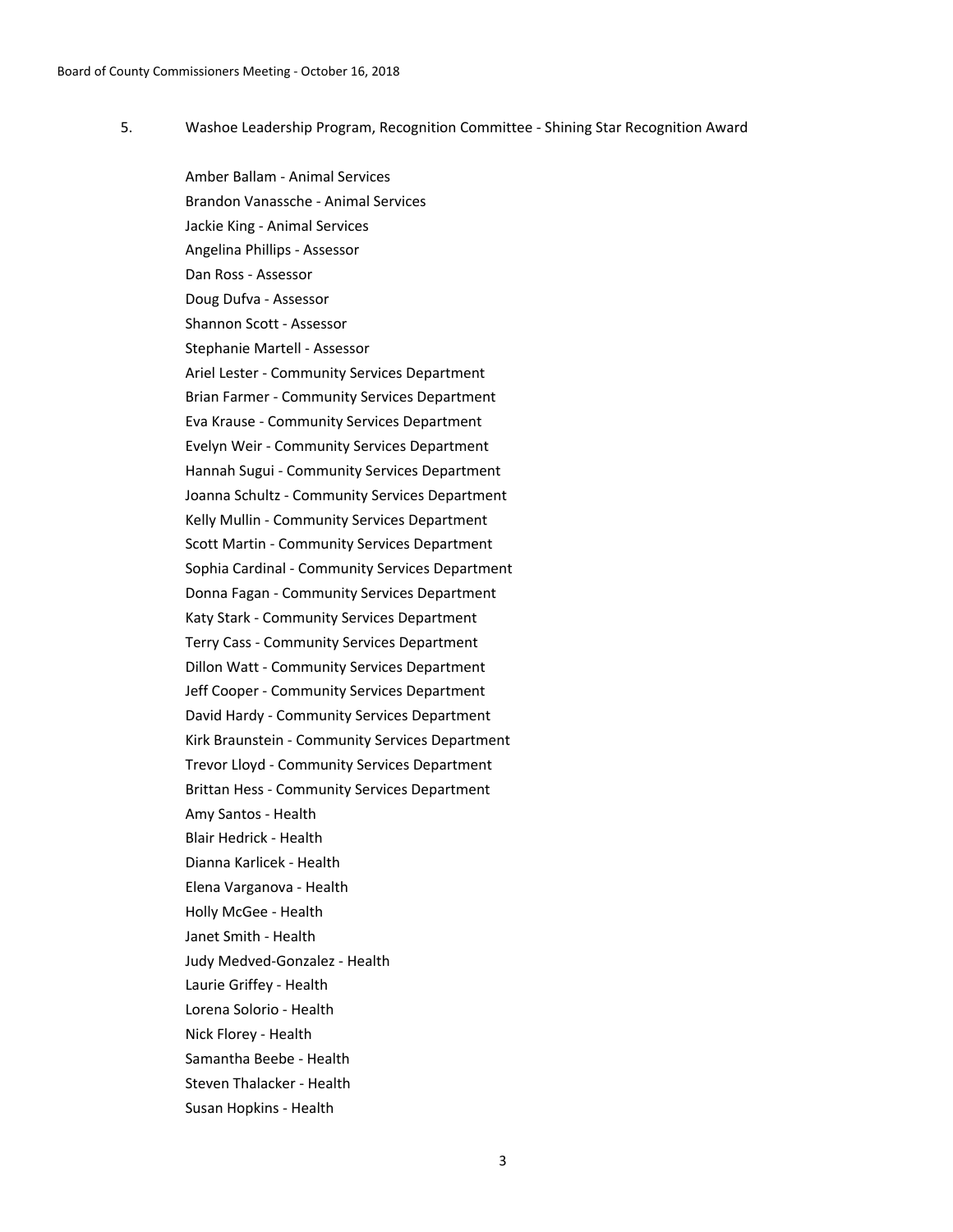Victoria Stebbins - Health Kim Tran Franchi - Health David Kelly - Health Lisa Lottritz - Health

- 6. Public Comment. Comment heard under this item will be limited to three minutes per person and may pertain to matters both on and off the Commission agenda. The Commission will also hear public comment during individual action items, with comment limited to three minutes per person. Comments are to be made to the Commission as a whole.
- 7. Commissioners'/County Manager's announcements, reports and updates, requests for information or topics for future agendas. (No discussion among Commissioners will take place on this item.)

## **8. Donations. (for possible action)**

Accept cash [\$11,280.49] and in-kind donations [estimated value \$25,144.00] from various businesses, organizations and individuals for Regional Parks and Open Space programs and facilities; and direct the Comptroller's Office to make the appropriate budget amendments. Community Services. (All Commission Districts.) 8.A.

*Attachments:* [BCC 10-16-18 - Staff report - Park donations](http://washoe-nv.legistar.com/gateway.aspx?M=F&ID=0c35624c-0048-4d5f-8c90-923741bf6d97.docx)

Recommendation to accept monetary donations from REMSA to Washoe Risk Management totaling \$1,500.00 for the purchase and maintenance of automated external defibrillator (AED) devices; and direct the Comptroller's Office to make the necessary budget amendments. Risk Management. (All Commission Districts.) 8.B.

#### *Attachments:* [REMSA staff report](http://washoe-nv.legistar.com/gateway.aspx?M=F&ID=3ee63119-4aba-4784-9ed6-2dc4fabce372.doc)

8.C. Recommendation to accept a donation of [\$4,410.00] from the Washoe County Bar Association for the Washoe County Law Library and direct the Comptroller's Office to make the necessary budget amendments. District Court. (All Commission Districts.)

> BCC 10 9 2018 Staff Report Donation - Washoe County Law Library - District Court \$4,410.00 *Attachments:*

#### *ADDED ITEM*

Accept cash donations to Senior Services in the amount of [\$3,613.22] retroactive for the period April 1, 2018 to August 31, 2018; and direct the Comptroller to make the necessary budget amendments. Human Services Agency. (All Commission Districts.) 8.D.1.

*Attachments:* [TMP 2628 BCC 10-16-18 Accept Senior Donations \[\\$3,613.22\]](http://washoe-nv.legistar.com/gateway.aspx?M=F&ID=19702ab6-e0c2-405d-ae86-22c452eedd7e.docx)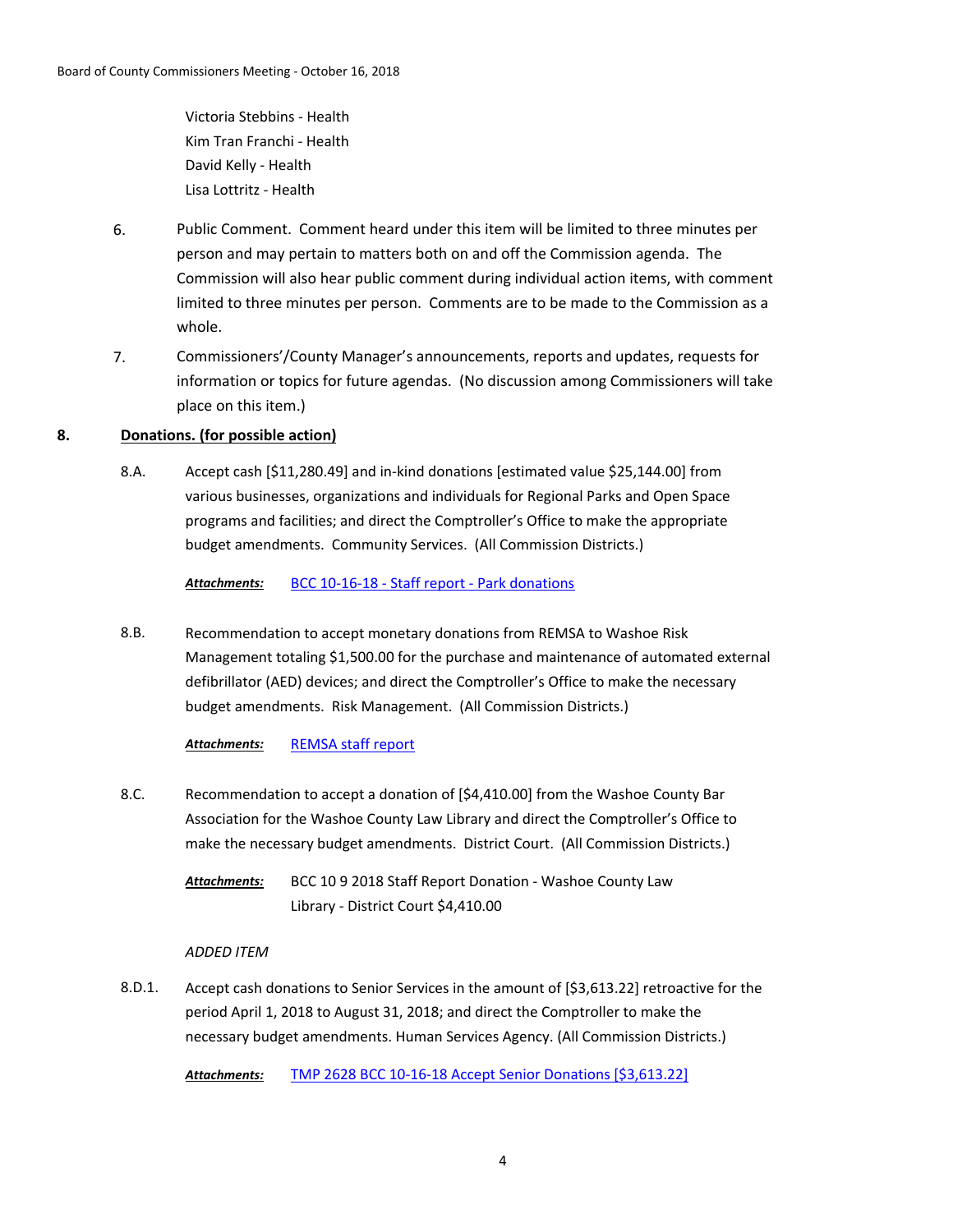Accept cash donations to Washoe County Human Services Agency in the amount of [\$2,400.00] retroactive for the period July 1, 2018 through August 31, 2018 and direct the Comptroller's Office to make the necessary budget amendments. Human Services Agency. (All Commission Districts.) 8.D.2.

*Attachments:* [TMP 2629 BCC 10-16-18 Accept HSA Donations \[\\$2,400\]](http://washoe-nv.legistar.com/gateway.aspx?M=F&ID=1cb7b677-9fe2-46ed-ae35-5b45865f9478.docx)

Accept one-time in-kind appreciation gift donations [estimated value of \$380.00] from private citizens to the Washoe County Sheriff's Office. Sheriff (All Commission Districts) 8.E.1.

*Attachments:* [BCC 10-16-18 - Sheriff - In Kind Donations \[\\$380\]](http://washoe-nv.legistar.com/gateway.aspx?M=F&ID=d92c79b9-6e1b-441e-b807-86a816b1a51c.doc)

Recommendation to accept a retroactive donation of a HH-1H Huey Helicopter [estimated value of \$922,704.00, no charge to the County], from the Defense Reutilization and Marketing Office (DRMO) to Washoe County Sheriff's Office (WCSO) to be utilized to support the Regional Aviation Enforcement Unit (RAVEN), WCSO Search and Rescue, and Wildland Fire Suppression Operations performed by WCSO. Sheriff. (All Commission Districts.) 8.E.2.

```
BCC 10-16-18 - Sheriff - Military Surplus Donated Helicopter 
                [$922,704.00]
Attachments:
```
## **9. Proclamations. (for possible action.)**

9.A. Proclaim the week of October 17-27, 2018 as National Friends of Libraries Week.

*Attachments:* [Proclamation - National Friends of Libraries](http://washoe-nv.legistar.com/gateway.aspx?M=F&ID=0a075b8a-ffb5-4e7b-9d0b-25d0967f0efb.pdf)

9.B. Proclaim October 2018 as National Community Planning Month.

*Attachments:* [Proclamation - National Community Planning Month](http://washoe-nv.legistar.com/gateway.aspx?M=F&ID=78dea51f-eed5-4169-a025-41ce860e2acb.pdf)

9.C. Proclaim the week of October as Breast Cancer Awareness Month.

Attachments: [Proclamation - Breast Cancer Awareness Month](http://washoe-nv.legistar.com/gateway.aspx?M=F&ID=8052c09a-e340-4fe6-bf96-03a9cad3ee71.pdf)

### **10. Consent Items. (for possible action.)**

Cancel the November 20, 2018 and December 25, 2018 Board of County Commissioner meetings. Manager. (All Commission Districts.) 10.A.1.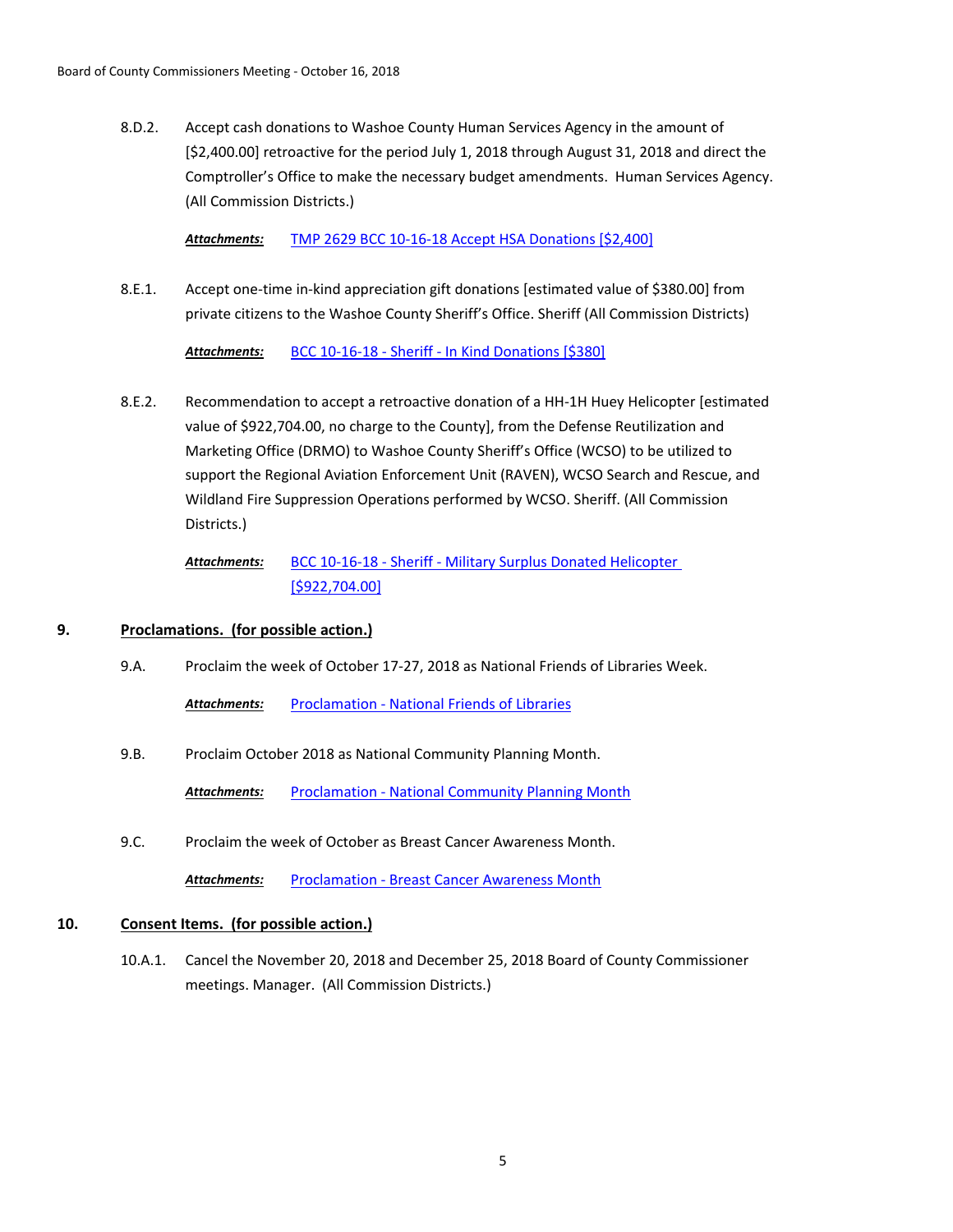Approve Commission District Special Fund disbursement [in the amount of \$5,000] for Fiscal Year 2018-2019; District 1 Commissioner Marsha Berkbigler recommends a [\$4,000] grant to the Human Services Agency to support the development of the Incline Community Center, and a [\$1,000] grant to the Friends of Washoe County Library to support the Summer/Winter Reading Program, approve Resolution necessary for same; and direct the Comptroller's Office to make the necessary cross-functional, cross-fund budget appropriation transfers and disbursements of funds. Manager. (Commission District 1.) 10.A.2.

> [Staff Report - Manager - Special District Funds 1](http://washoe-nv.legistar.com/gateway.aspx?M=F&ID=675b3115-5b1e-487a-9f27-ae77ee0b1b9a.doc) [Resolution 2018 D1 Friends of Washoe County Library](http://washoe-nv.legistar.com/gateway.aspx?M=F&ID=35c360b0-5f34-4098-992e-7d89af3eb38f.docx) *Attachments:*

Approve Commission District Special Fund disbursement [in the amount of \$2,677] for Fiscal Year 2018-2019; District 4 Commissioner Vaughn Hartung recommends [\$1,500] grant to the Knights of Columbus Ponderosa Charities to support Matthew Cummings' Eagle Scout Project, and a [\$1,177] grant to the Children's Cabinet to support the Art of the Childhood event, approve Resolution necessary for same; and direct the Comptroller's Office to make the necessary disbursements of funds. Manager. (Commission District 4.) 10.A.3.

```
Staff Report - Manager - Special District Funds 4
               Resolution 2018 D4 Knights of Columbus Ponderosa Charities
               Resolution 2018 D4 The Children's Cabinet
Attachments:
```
# **End of Consent Items**

- 11. Possible Closed Session for the purpose of discussing labor negotiations with Washoe County and/or Truckee Meadows Fire Protection District per NRS 288.220.
- 12. Public Comment. Comment heard under this item will be limited to three minutes per person and may pertain to matters both on and off the Commission agenda. The Commission will also hear public comment during individual action items, with comment limited to three minutes per person. Comments are to be made to the Commission as a whole.
- 13. Commissioners'/County Manager's announcements, reports and updates, requests for information or topics for future agendas. (No discussion among Commissioners will take place on this item.)

## Adjournment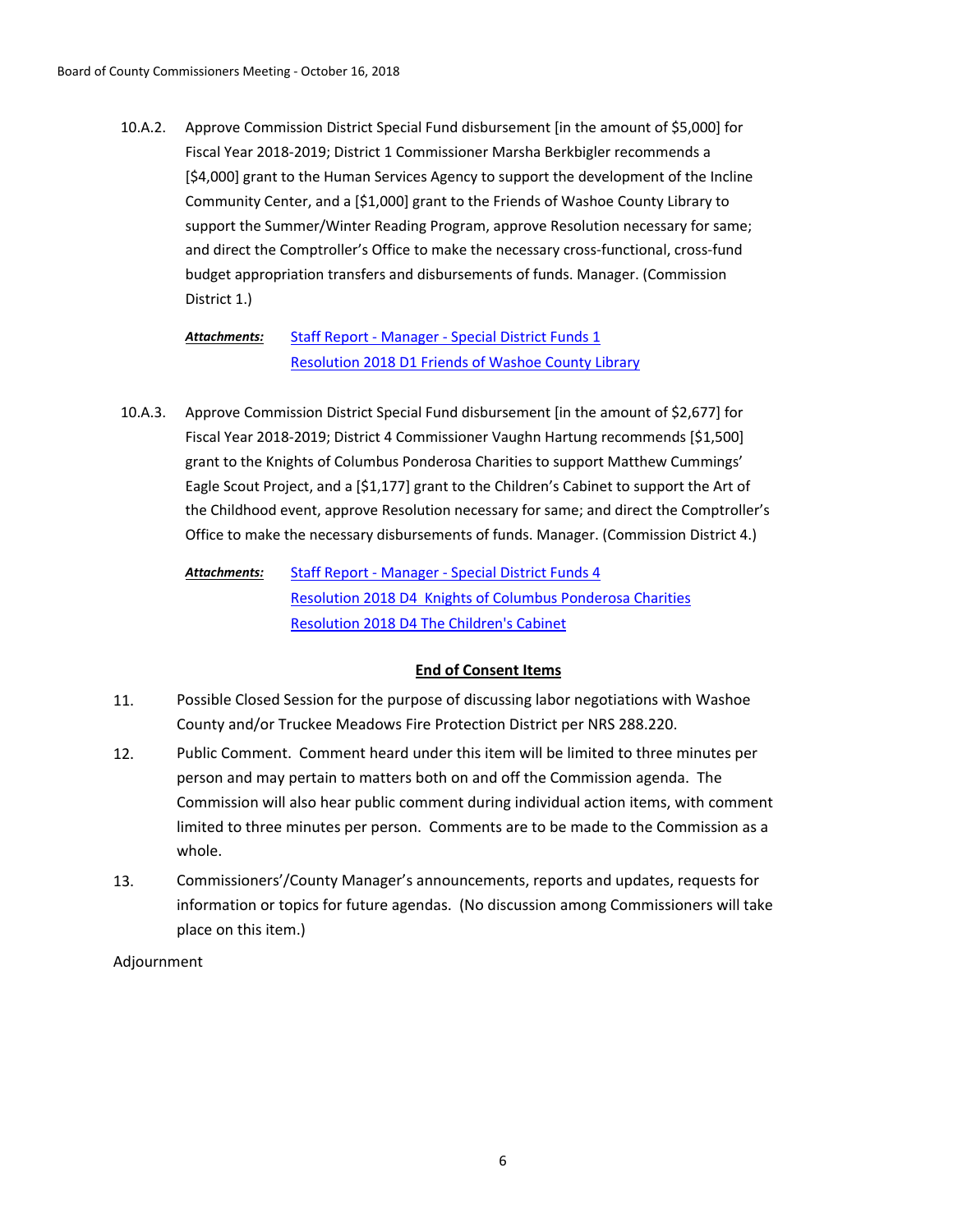Various boards/commissions the Washoe County Commissioners may be a member of or liaison to:

#### Chair Berkbigler

Community Homelessness Advisory Board (alternate) Economic Development Authority of Western Nevada (EDAWN) Nevada Tahoe Conservation District Board of Supervisors Tahoe Prosperity Center Board of Directors Tahoe Regional Planning Agency Governing Board Tahoe Transportation District Board of Directors Tahoe Transportation Commission Truckee Meadows Regional Planning Agency Governing Board Truckee Meadows Water Authority Board (alternate) Truckee River Flood Management Authority (alternate) Washoe County Investment Committee Washoe County Legislative Liaison

#### Vice-Chair Jung

Community Homelessness Advisory Board Nevada Works Statewide Partnership on Opioid Crisis Truckee Meadows Water Authority Board (alternate) Truckee River Flood Management Authority (alternate) Washoe County Animal Services Advisory Board Washoe County Criminal Justice Advisory Committee Washoe County Internal Audit Committee Washoe County District Board of Health Washoe County Investment Committee Washoe County Open Space and Regional Parks Commission Liaison

Washoe County Senior Services Advisory Board Liaison

Washoe County Stadium Authority